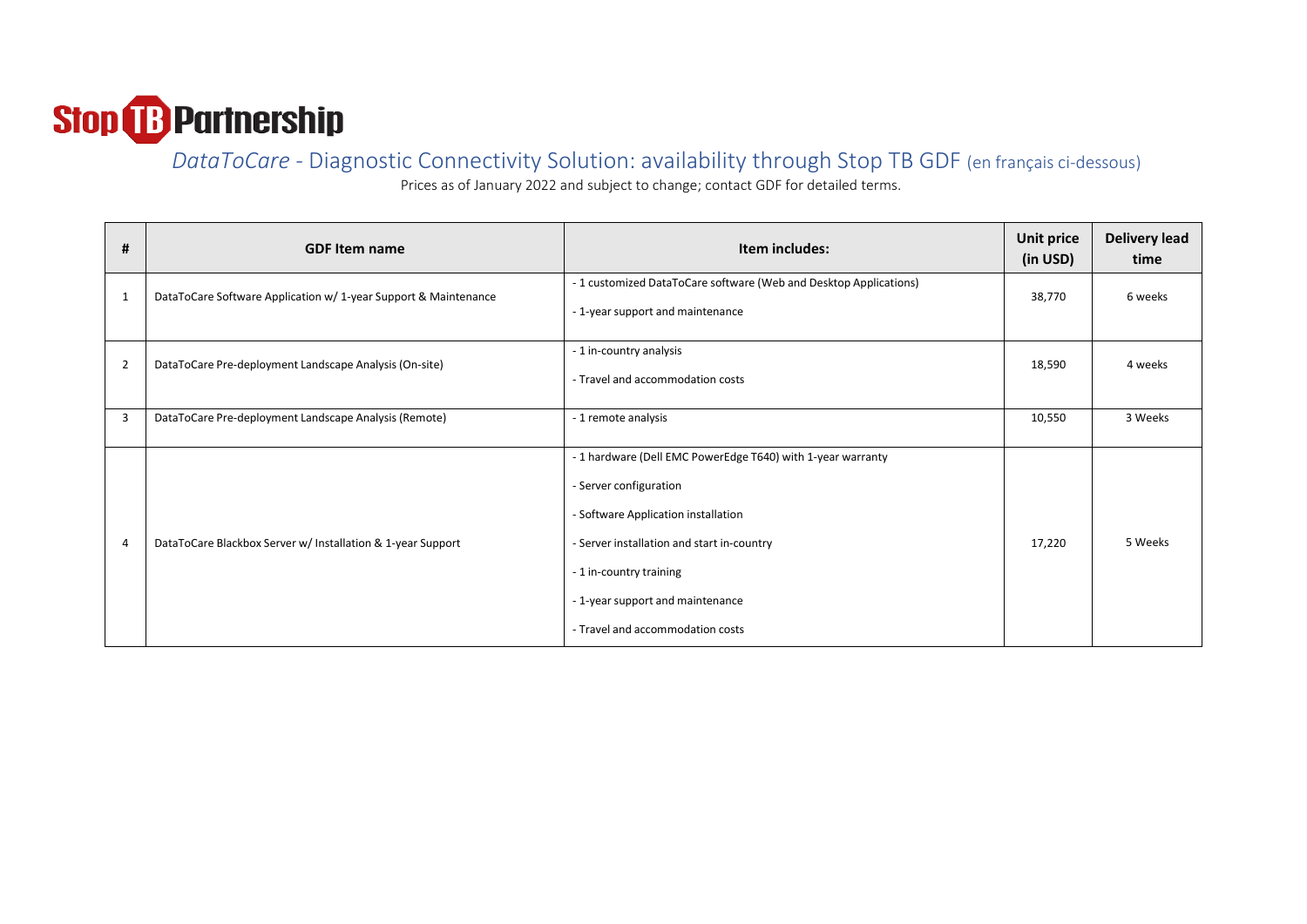| 5              | DataToCare Cloud Hosting 1 year                          | - Cloud configuration<br>- Software Application installation<br>- 1-year of hosting<br>- 1-year support and maintenance               | 10,060 | 1 Week  |
|----------------|----------------------------------------------------------|---------------------------------------------------------------------------------------------------------------------------------------|--------|---------|
| 6              | DataToCare Cloud Hosting 3 years                         | - Cloud configuration<br>- Software Application installation<br>- 3-year of hosting<br>- 3-year support and maintenance               | 22,810 | 1 Week  |
| $\overline{7}$ | DataToCare Modem                                         | - 1 modem with 1-year warranty                                                                                                        | 220    | 4 Weeks |
| 8              | DataToCare SIM Card w/ 1-year data transfer              | - 1 SIM card with 1-year warranty<br>- 1-year of data plan                                                                            | 180    | 4 Weeks |
| 9              | DataToCare Connection of 1 Instrument (Modem deployment) | - Remote connection of 1 diagnostics instrument                                                                                       | 160    | 1 day   |
| 10             | DataToCare Training ToT + Data Managers (On-site)        | - 1 in-country Training of trainers<br>- 1 in-country Data manager training<br>- Travel and accommodation costs (for Savics trainers) | 40,890 | 4 Weeks |
| 11             | DataToCare Training ToT + Data Managers (Remote)         | - 1 remote Training of trainers<br>- 1 remote Data manager training                                                                   | 22,060 | 2 Weeks |
| 12             | DataToCare Blackbox Server Support & Maintenance 1 year  | - 1-year support and maintenance on database                                                                                          | 6,400  | N/A     |
| 13             | DataToCare Blackbox Server Support & Maintenance 3 years | - 3-year support and maintenance on database                                                                                          | 17,280 | N/A     |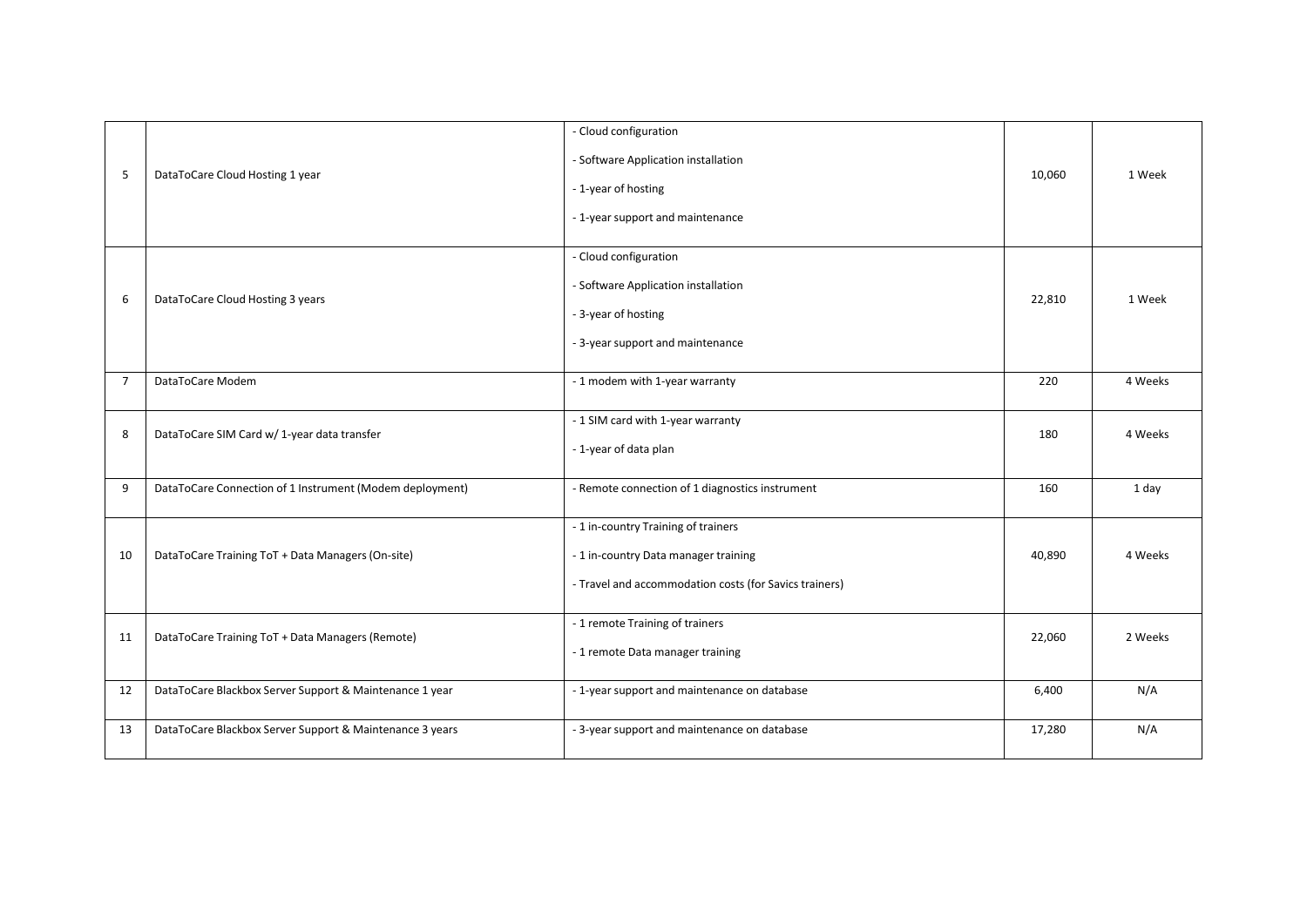|    |                                                                        | - 1-year support and maintenance on Software Application |        |         |
|----|------------------------------------------------------------------------|----------------------------------------------------------|--------|---------|
| 14 | DataToCare Software Support & Maintenance for 1 instrument for 1 year  | - Monthly re-training                                    | 590    | N/A     |
|    |                                                                        | - 1 remote session of customer feedback                  |        |         |
|    |                                                                        | - 3-year support and maintenance on Software Application |        |         |
| 15 | DataToCare Software Support & Maintenance for 1 instrument for 3 years | - Monthly re-training                                    | 1,600  | N/A     |
|    |                                                                        | - 3 remote sessions of customer feedback                 |        |         |
|    |                                                                        | - 1-year support and maintenance on Software Application |        |         |
| 16 | DataToCare Connectivity Pack for 1 instrument for 1 year               | - Monthly re-training                                    | 765    | N/A     |
|    |                                                                        | - 1-year of data plan                                    |        |         |
|    |                                                                        | - 1 remote session of customer feedback                  |        |         |
|    | DataToCare Connectivity Pack for 1 instrument for 3 years              | - 3-year support and maintenance on Software Application |        |         |
| 17 |                                                                        | - Monthly re-training                                    | 2,125  | N/A     |
|    |                                                                        | - 3-year of data plan                                    |        |         |
|    |                                                                        | - 3 remote sessions of customer feedback                 |        |         |
| 18 | DataToCare Software Hosting Migration                                  | - Remote service                                         | 3,540  | 4 weeks |
| 19 | DataToCare Integration and Setup of a New Instrument Type              | - Remote service                                         | 18,300 | 4 weeks |
| 20 | DataToCare Integration with Health Management Information System       | - Remote service                                         | 15,180 | 4 weeks |
|    |                                                                        | - e.g. DHIS2                                             |        |         |
| 21 | DataToCare Professional Services Remote 1 hour                         | - 1 hour of remote work                                  | 80     | N/A     |
| 22 | DataToCare Professional Services Remote 1 day (i.e. 8 hours)           | - 8 hours of remote work                                 | 640    | N/A     |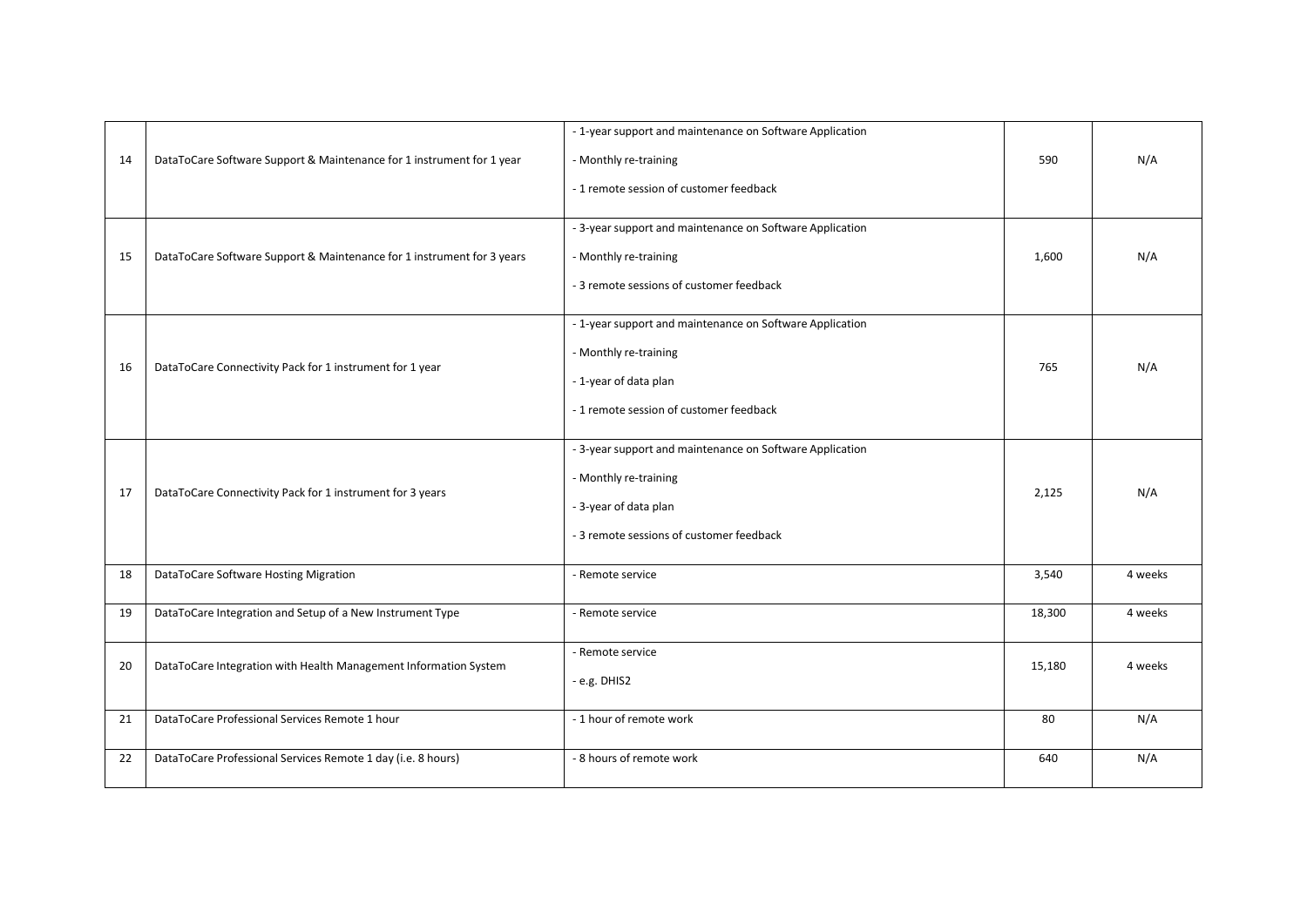## **Volume-based discounts**

|    |                                                                           |                                                                  |                                | Unit price(in USD) |                         |                          |                                           |
|----|---------------------------------------------------------------------------|------------------------------------------------------------------|--------------------------------|--------------------|-------------------------|--------------------------|-------------------------------------------|
| #  | <b>GDF Item name</b>                                                      | Supplier product name                                            | Unit of<br><b>Measure</b>      | First 50<br>units  | Then units<br>51 to 100 | Then units<br>101 to 200 | Then all units<br>from 201 (and<br>above) |
| 14 | DataToCare Software Support & Maintenance for 1<br>instrument for 1 year  | DataToCare web and desktop<br>support and maintenance - 1Y       | Annual fee for 1<br>instrument | 590                | 295                     | 150                      | 75                                        |
| 15 | DataToCare Software Support & Maintenance for 1<br>instrument for 3 years | DataToCare web and desktop<br>support and maintenance - 3Y       | 3-year fee for 1<br>instrument | 1,600              | 795                     | 399                      | 195                                       |
| 16 | DataToCare Connectivity Pack for 1 instrument for 1<br>year               | DataToCare connectivity solution<br>support and maintenance - 1Y | Annual fee for 1<br>instrument | 765                | 470                     | 325                      | 250                                       |
| 17 | DataToCare Connectivity Pack for 1 instrument for 3<br>years              | DataToCare connectivity solution<br>support and maintenance - 3Y | 3-year fee for 1<br>instrument | 2,125              | 1,320                   | 924                      | 720                                       |

Discounts are applicable per country per year, either in one PO or over all POs placed during this Agreement duration.

Examples of calculation methodology for one PO:

- When ordering 38 Items  $\#14$ , the total price will be:  $(38*590) = 22,420$  USD.
- When ordering 274 Items #15, the total price will be:  $(50*1600) + (50*795) + (100*399) + ((274-200)*195) = 174,080$  USD.
- When ordering 638 Items #16, the total price will be:  $(50*765) + (50*470) + (100*325) + ((638-200)*250) = 203,750 \text{ USD}$

Example of calculation methodology for several POs placed by the same country during the Agreement duration:

- One country orders 40 Items #14 in a first PO, the price for this PO will be: (40\*590) = 23,600 USD.
- The same country orders 100 Items #14 in a second PO, the price for this PO will be:  $(10*590) + (50*295) + (40*150) = 26,650$  USD.
- The same country orders 70 Items #14 in a third PO, the price for this PO will be:  $(60*150) + (10*75) = 9.750$  USD.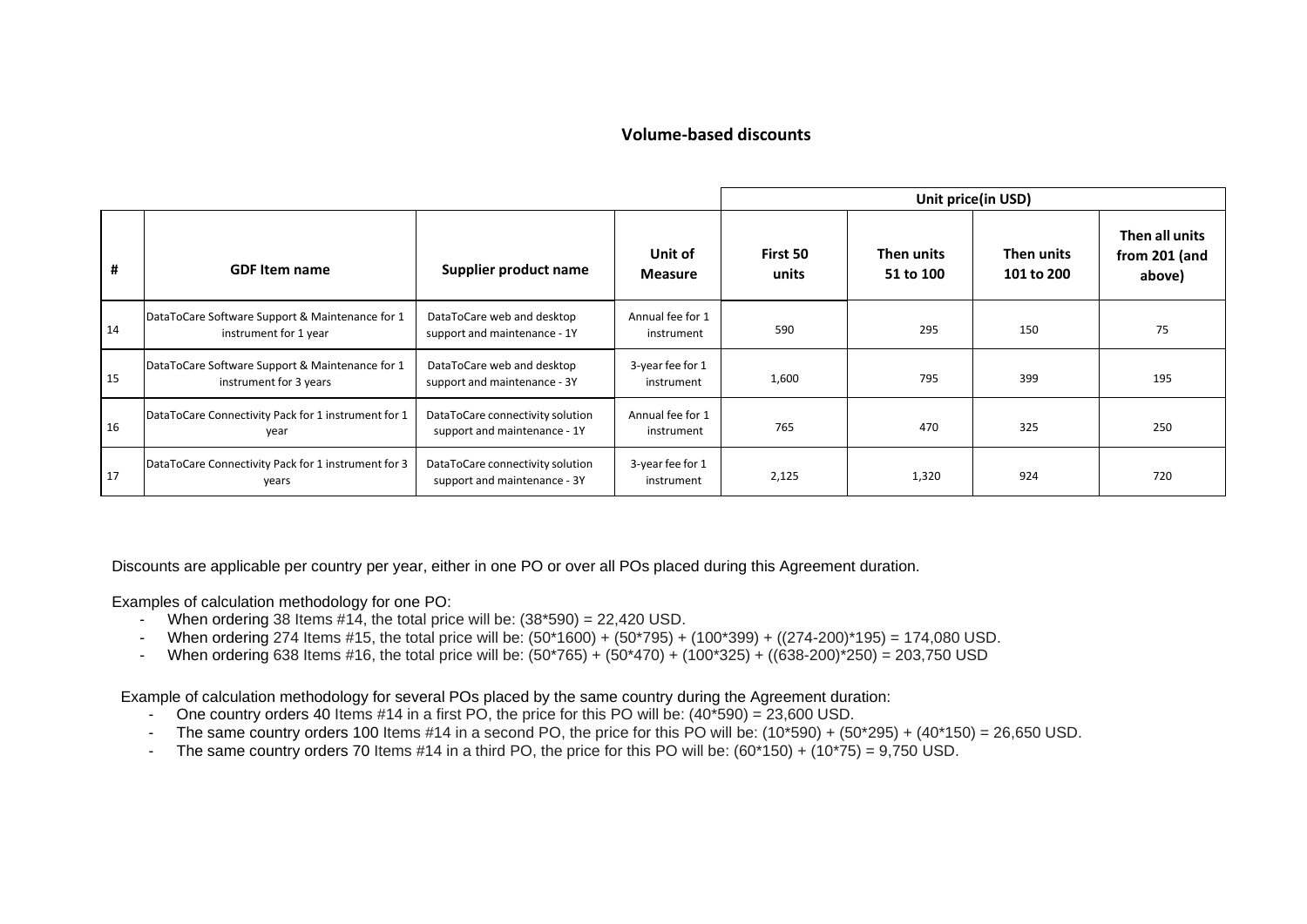| #              | Nom de l'article GDF                                                                                                                                                            | Cet article comprend                                                                                                                                                                                                                                                                                                      |        | Délai de<br>livraison |
|----------------|---------------------------------------------------------------------------------------------------------------------------------------------------------------------------------|---------------------------------------------------------------------------------------------------------------------------------------------------------------------------------------------------------------------------------------------------------------------------------------------------------------------------|--------|-----------------------|
| -1             | Application logicielle DataToCare avec assistance et maintenance<br>d'un an                                                                                                     | - 1 logiciel DataToCare personnalisé (applications Web et Bureau)<br>- 1 an d'assistance et de maintenance                                                                                                                                                                                                                | 38 770 | 6 semaines            |
| 2              | Analyse de l'environnement avant déploiement de DataToCare (sur<br>site)                                                                                                        | - 1 analyse dans le pays<br>- Frais de déplacement et d'hébergement                                                                                                                                                                                                                                                       | 18 590 | 4 semaines            |
| 3              | Analyse de l'environnement avant déploiement de DataToCare (à<br>distance)                                                                                                      | - 1 analyse à distance                                                                                                                                                                                                                                                                                                    | 10 550 | 3 semaines            |
| $\overline{4}$ | Serveur DataToCare Blackbox avec installation et 1 an d'assistance                                                                                                              | - 1 unité matérielle (Dell EMC PowerEdge T640) avec 1 an de garantie<br>- Configuration du serveur<br>- Installation de l'application logicielle<br>- Installation et démarrage du serveur dans le pays<br>- 1 formation dans le pays<br>- 1 an d'assistance et de maintenance<br>- Frais de déplacement et d'hébergement |        | 5 semaines            |
| 5              | Hébergement Cloud DataToCare 1 an                                                                                                                                               | - Configuration du cloud<br>- Installation de l'application logicielle<br>- 1 an d'hébergement<br>- 1 an d'assistance et de maintenance                                                                                                                                                                                   | 10 060 | 1 semaine             |
| 6              | - Configuration du cloud<br>- Installation de l'application logicielle<br>Hébergement Cloud DataToCare 3 ans<br>- 3 ans d'hébergement<br>- 3 ans d'assistance et de maintenance |                                                                                                                                                                                                                                                                                                                           | 22 810 | 1 semaine             |
| $\overline{7}$ | Modem DataToCare                                                                                                                                                                | - 1 modem, avec 1 an de garantie                                                                                                                                                                                                                                                                                          | 220    | 4 semaines            |
| 8              | Carte SIM DataToCare avec 1 an de transfert de données                                                                                                                          | - 1 carte SIM avec 1 an de garantie<br>- 1 an de forfait de données                                                                                                                                                                                                                                                       | 180    | 4 semaines            |
| 9              | Connexion DataToCare d'1 instrument (déploiement du modem)                                                                                                                      | - Connexion à distance d'1 instrument de diagnostic                                                                                                                                                                                                                                                                       | 160    | 1 jour                |
| 10             | Formation DataToCare ToT + Data Managers (sur site)                                                                                                                             | - 1 formation des formateurs dans le pays<br>- 1 formation des Data managers dans le pays<br>- Frais de déplacement et d'hébergement (des formateurs Savics)                                                                                                                                                              | 40 890 | 4 semaines            |
| 11             | Formation DataToCare ToT + Data Managers (à distance)                                                                                                                           | - 1 formation des formateurs à distance<br>- 1 formation des Data managers à distance                                                                                                                                                                                                                                     | 22 060 | 2 semaines            |
| 12             | Assistance et maintenance du serveur DataToCare Blackbox 1 an                                                                                                                   | - 1 an d'assistance et de maintenance sur la base de données                                                                                                                                                                                                                                                              | 6400   | N/A                   |
| 13             | Assistance et maintenance du serveur DataToCare Blackbox 3 ans                                                                                                                  | - 3 ans d'assistance et de maintenance sur la base de données                                                                                                                                                                                                                                                             | 17 280 | N/A                   |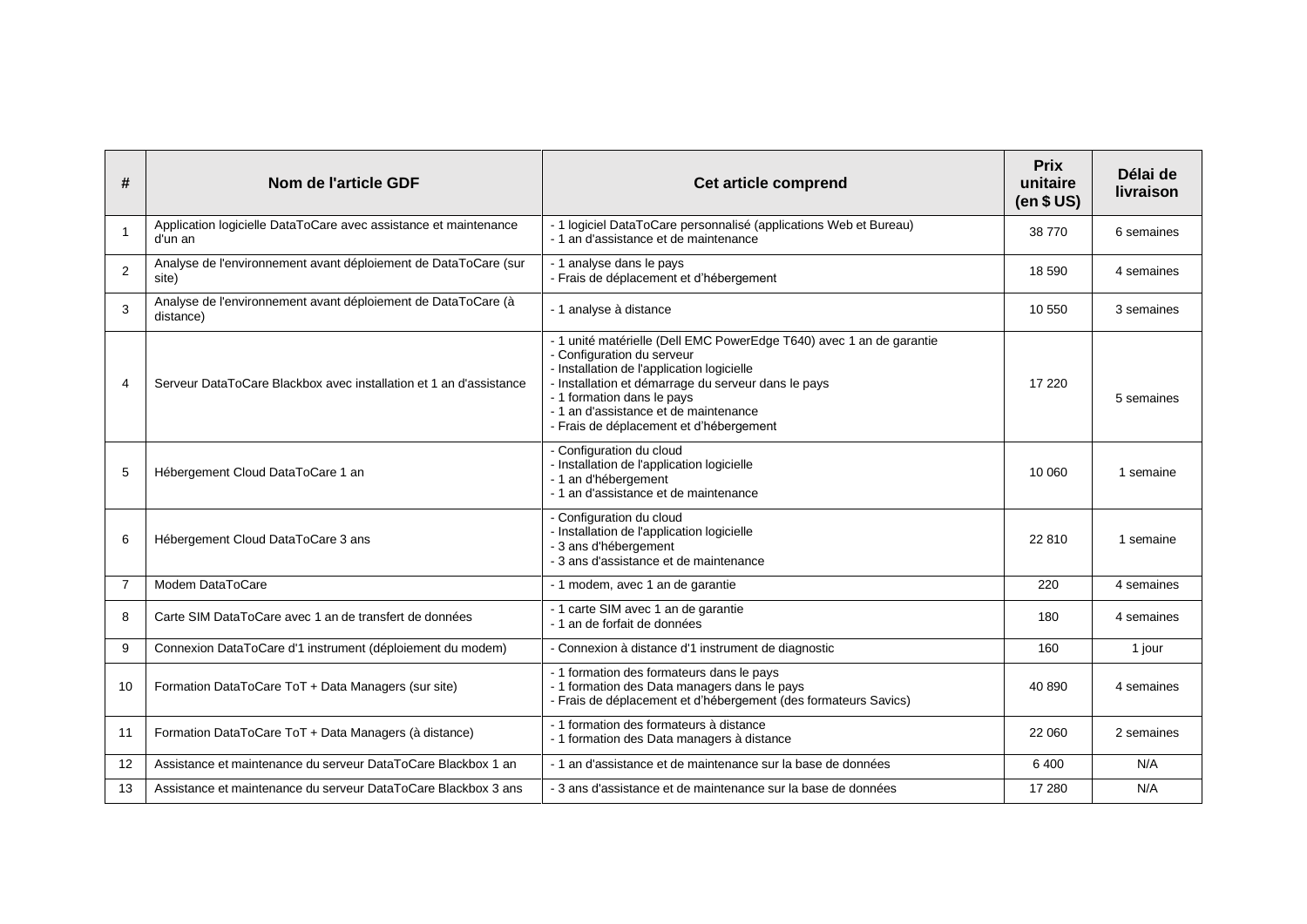| 14 | Assistance et maintenance du logiciel DataToCare pour 1 instrument<br>pendant 1 an                | - 1 an d'assistance et de maintenance sur l'application logicielle<br>- Formation mensuelle de rafraîchissement<br>- 1 session de feedback client à distance                                    |        | N/A        |
|----|---------------------------------------------------------------------------------------------------|-------------------------------------------------------------------------------------------------------------------------------------------------------------------------------------------------|--------|------------|
| 15 | Assistance et maintenance du logiciel DataToCare pour 1 instrument<br>pendant 3 ans               | - 3 ans d'assistance et de maintenance sur l'application logicielle<br>- Formation mensuelle de rafraîchissement<br>- 3 sessions de feedback client à distance                                  | 1600   | N/A        |
| 16 | Pack de connectivité DataToCare pour 1 instrument pendant 1 an                                    | - 1 an d'assistance et de maintenance sur l'application logicielle<br>- Formation mensuelle de rafraîchissement<br>-1 an de forfait de données<br>- 1 session de feedback client à distance     |        | N/A        |
| 17 | Pack de connectivité DataToCare pour 1 instrument pendant 3 ans                                   | - 3 ans d'assistance et de maintenance sur l'application logicielle<br>- Formation mensuelle de rafraîchissement<br>- 3 ans de forfait de données<br>- 3 sessions de feedback client à distance | 2'125  | N/A        |
| 18 | Migration de l'hébergement du logiciel DataToCare                                                 | Service à distance                                                                                                                                                                              | 3540   | 4 semaines |
| 19 | Intégration DataToCare et configuration d'un nouveau type<br>· Service à distance<br>d'instrument |                                                                                                                                                                                                 | 18 300 | 4 semaines |
| 20 | Intégration du système DataToCare                                                                 | Service à distance, par exemple DHIS2                                                                                                                                                           | 15 180 | 4 semaines |
| 21 | Services professionnels DataToCare à distance 1 heure                                             | - 1 h de service à distance                                                                                                                                                                     | 80     | N/A        |
| 22 | Services professionnels DataToCare à distance 1 jour (soit 8 h)                                   | - 8 h de service à distance                                                                                                                                                                     | 640    | N/A        |